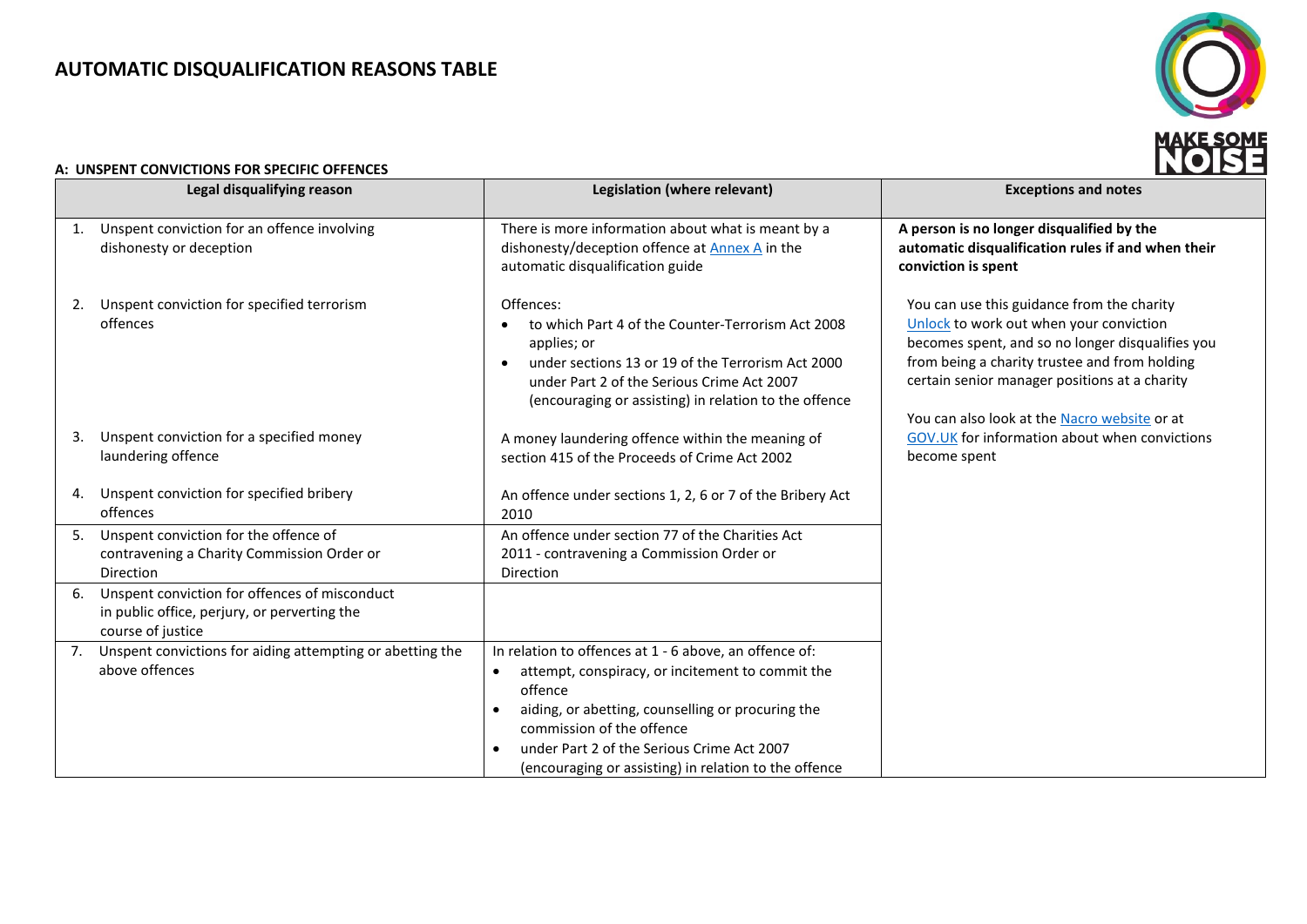| Legal disqualifying reason                                               | Legislation (where relevant)                                                                                                                                                                                                                                                                                                                                                                                                                                                                                                                             | <b>Exceptions and notes</b>                                                                                                                                                                  |
|--------------------------------------------------------------------------|----------------------------------------------------------------------------------------------------------------------------------------------------------------------------------------------------------------------------------------------------------------------------------------------------------------------------------------------------------------------------------------------------------------------------------------------------------------------------------------------------------------------------------------------------------|----------------------------------------------------------------------------------------------------------------------------------------------------------------------------------------------|
| Being on the sex offenders register                                      | Where a person is subject to notification requirements of<br>Part 2 of the Sexual Offences Act 2003, commonly referred to<br>as being on the sex offenders register                                                                                                                                                                                                                                                                                                                                                                                      | Note - If these notification requirements apply to a<br>person, they are disqualified by the automatic<br>disqualification rules even if their offence is spent                              |
| Unspent sanction for contempt of Court                                   | Where a person has been found to be in contempt of court<br>for making, or causing to be made, a false statement or<br>making (or causing to be made) a false statement in a<br>document verified by a statement of truth                                                                                                                                                                                                                                                                                                                                | A person is no longer disqualified by the automatic<br>disqualification rules if and when the sanction for<br>contempt becomes spent                                                         |
| Disobeying a Commission Order                                            | Where a person has been found guilty of<br>disobedience to an order or direction of the<br>Commission under section 336(1) of the Charities Act 2011                                                                                                                                                                                                                                                                                                                                                                                                     |                                                                                                                                                                                              |
| Being a designated person (under specific anti-terrorist<br>legislation) | Where a person is a designated person for the purposes of:<br>Regulations 8 to 12 of the ISIL (Da'esh) and Al-Qaida<br>$\bullet$<br>(United Nations Sanctions) (EU Exit) Regulations 2019<br>Regulations 11 to 15 of the Counter-Terrorism (Interna-<br>$\bullet$<br>tional Sanctions) (EU Exit) Regulations 2019; or<br>Regulations 11 to 15 of the Counter-Terrorism (Sanc-<br>$\bullet$<br>tions) (EU Exit) Regulations 2019                                                                                                                          |                                                                                                                                                                                              |
| Being a person who has been removed from a relevant office               | Where a person has been removed:<br>from the office of charity trustee, officer, agent or<br>$\bullet$<br>employee of a charity by an Order of the Commission<br>under s79 of the Charities Act 2011, or earlier relevant<br>legislation, or by a High Court Order, on the grounds of<br>any misconduct or mismanagement in the<br>administration of the charity<br>under s34(5)(e) of the Charities and Trustee Investment<br>(Scotland) Act 2005, or earlier relevant legislation, from<br>being concerned in the management or control of any<br>body |                                                                                                                                                                                              |
| Director disqualification                                                | Where a person is subject to:<br>a disqualification Order under the Company Directors<br>$\bullet$<br>Disqualification Act 1986 or The Company Directors<br>Disqualification (Northern Ireland) Order 2002<br>(SI2002/3150; (N.I.4)); or                                                                                                                                                                                                                                                                                                                 | <b>Exception</b><br>There is no disqualification if the court has granted<br>leave for a person to act as director of the charity (as<br>described in section 180 of the Charities Act 2011) |

## **B: OTHER LEGAL DISQUALIFYING REASONS – NON FINANCIAL**